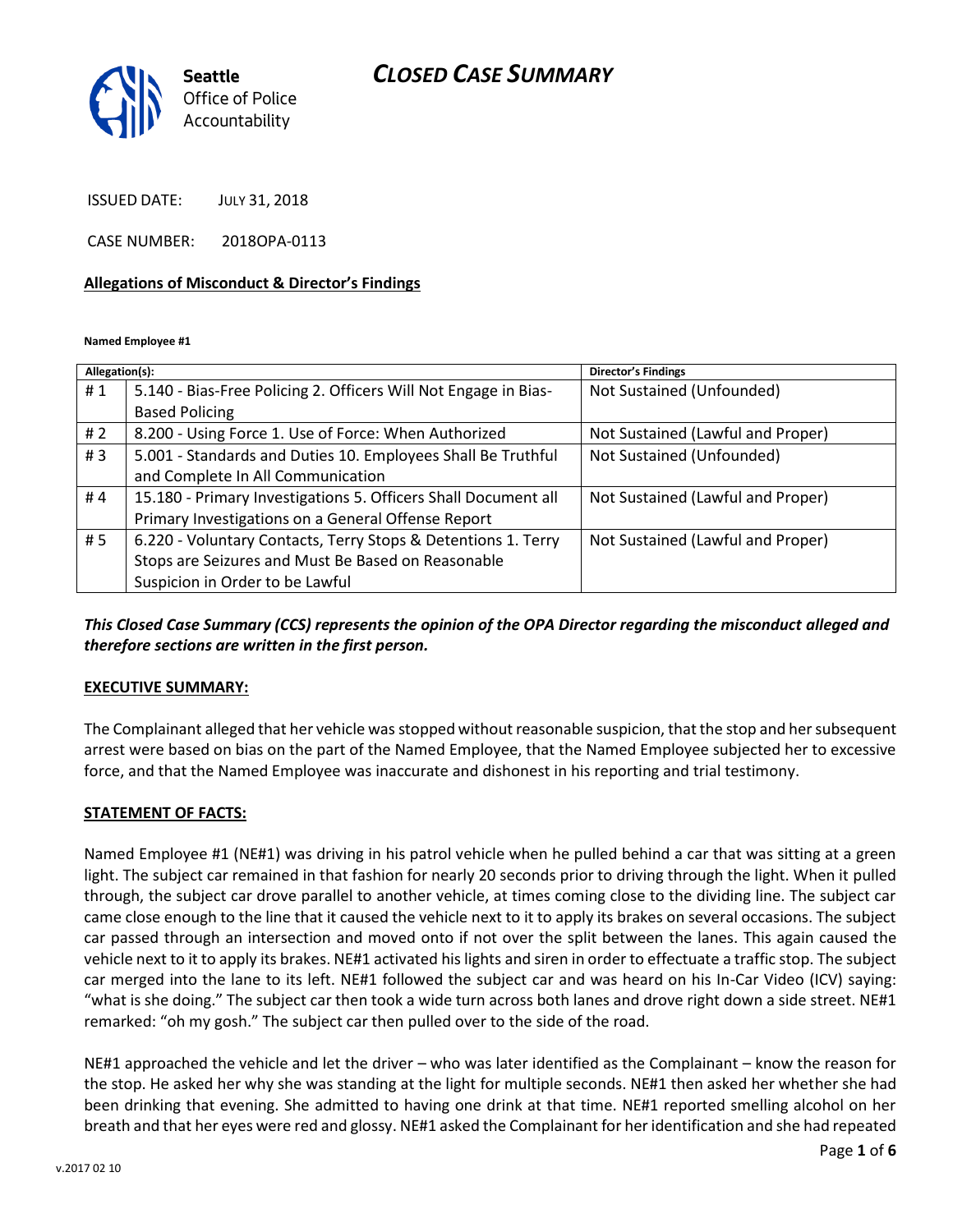OPA CASE NUMBER: 2018OPA-0113

difficulty finding it, even though NE#1 saw it in her bag. She eventually provided it to him but could not locate her proof of insurance. NE#1 took the Complainant's identification and returned to his patrol vehicle. A backing officer then arrived at the scene and NE#1 updated him as to what he had observed.

NE#1 came back to the Complainant's car and asked her to turn it off. NE#1 explained that her driving was erratic (the Complainant completed his sentence by also stating that her driving was erratic). He asked her if she would take voluntary sobriety tests and she agreed. NE#1 then performed the Field Sobriety Tests (FSTs). In his General Offense Report, NE#1 wrote that the Complainant failed the FSTs. From a review of the ICV, she clearly swayed and lacked balance during the tests. The Complainant was then informed that she was being arrested for DUI. She began to argue with the officers concerning the arrest. She was walked in front of NE#1's patrol vehicle and was searched incident to arrest by a female officer. NE#1 read the Complainant her Miranda warnings twice and each time she stated that she did not understand them.

The Complainant was then walked to the side of NE#1's patrol vehicle but refused to sit inside. The officers tried to convince her to do so repeatedly. The Complainant made a number of statements to the officers, including: "what are you going to do, mace me or something?" and, when asked to sit in the patrol vehicle, "no, you can use force or whatever. Kill me, Tase me, shoot me, whatever you want to do." During this time, the officers spoke with her calmly; however, she refused to comply. At this point, NE#1 was holding the Complainant against the car and a witness officer was behind him. NE#1 asked the female officer to go to the other side of the vehicle, presumably to help pull the Complainant inside.

The Complainant then pushed towards NE#1, as if she was trying to rush past him. NE#1 held on to her arms as she moved around him. They both spun around and their momentum caused them to fall to the ground. The video depicted NE#1 losing his footing and, when he did so, it caused the Complainant to strike the ground with her right shoulder. The officers then collectively lifted her off the ground. The Complainant told the officers that "all of this hurts." The male and female witness officers seated her in the backseat of another patrol vehicle. She continued to argue with the officers, but they were able to get her inside and close the door.

The officers summoned medical assistance and the Seattle Fire Department (SFD) came to the scene. SFD provided her with medical treatment and she reported pain to her wrists. SFD noted abrasions to her wrists and right shoulder (from the fall) but no other injuries. The Complainant was then transported to the precinct where she consented to a Blood Alcohol Content (BAC) test. She took the test twice, with both results above the legal limit for intoxication. It was determined that this was her second conviction for DUI in the past 10 years. The Complainant was then transported to the King County Jail. The Complainant was charged and prosecuted in Seattle Municipal Court. She moved to dismiss her case and to suppress evidence. Her case was dismissed with prejudice due to "proof" issues; however, the Municipal Court Judge provided no written order memorializing her reasoning in this regard.

The Complainant then filed this complaint with OPA. In her complaint, she contended that she was stopped without reasonable suspicion, that her stop and arrest were based on bias on the part of NE#1, that NE#1 subjected her to excessive force, and that NE#1 was inaccurate and dishonest in his reporting and in his trial testimony. This investigation ensued. OPA reviewed the documentation generated as part of this case, as well as the Department video and documents from the criminal court proceedings. OPA also interviewed the Complainant, as well as NE#1 and both witness officers.



**Seattle**

*Office of Police Accountability*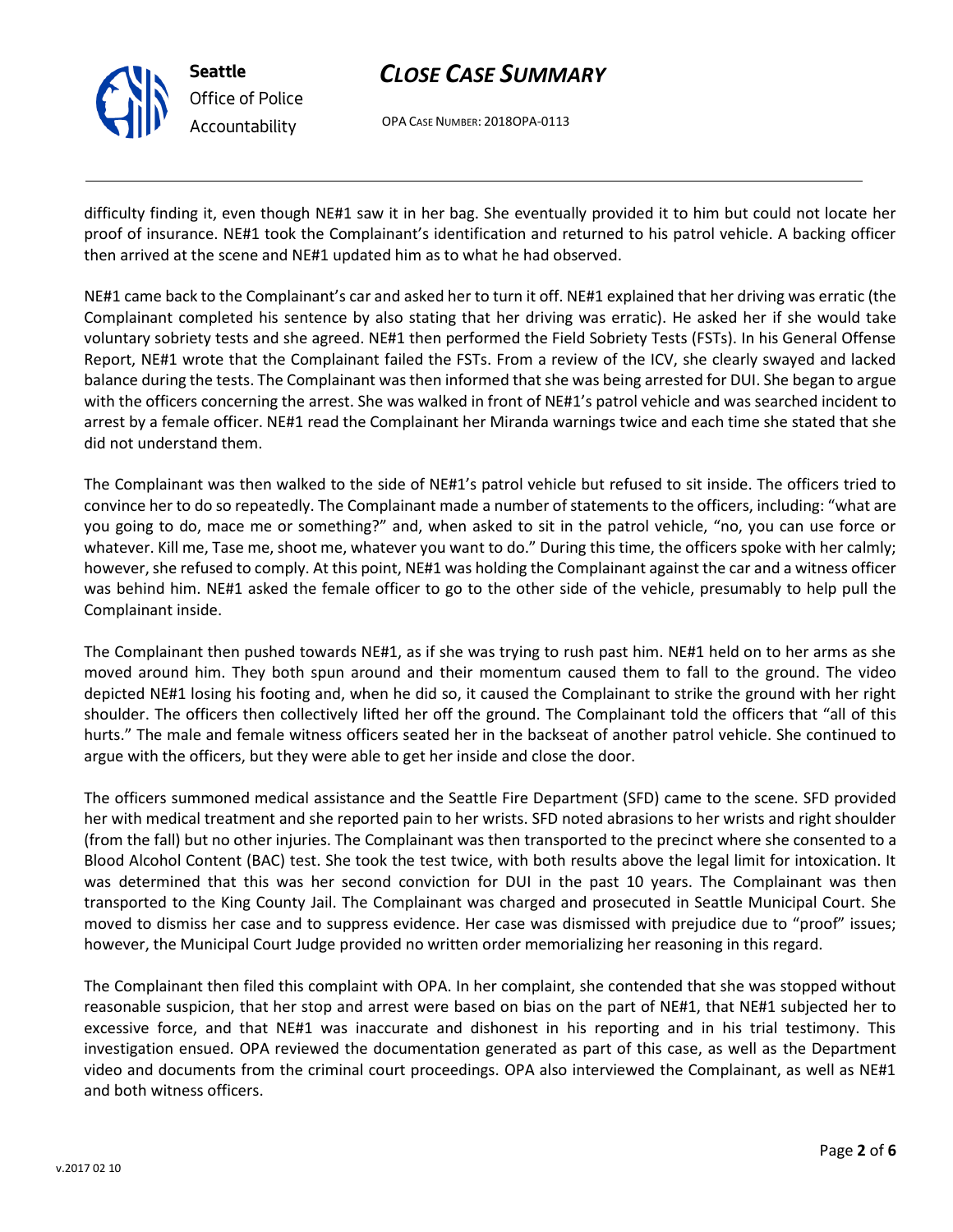



OPA CASE NUMBER: 2018OPA-0113

### **ANALYSIS AND CONCLUSIONS:**

## **Named Employee #1 - Allegation #1** *5.140 - Bias-Free Policing 2. Officers Will Not Engage in Bias-Based Policing*

The Complainant contended to OPA that her stop, arrest, and the force used against her were premised on bias. Specifically, she asserted that, had she been White, she would not have been subjected to the same law enforcement action.

SPD policy prohibits biased policing, which it defines as "the different treatment of any person by officers motivated by any characteristic of protected classes under state, federal, and local laws as well other discernible personal characteristics of an individual." (SPD Policy 5.140.) This includes different treatment based on the race of the subject. (*See id*.)

As discussed more fully herein, I find that there was reasonable suspicion for the stop of the Complainant's car. Moreover, I find that there was more than sufficient evidence establishing probable cause to arrest her for DUI; most notably, the smell of alcohol on her person, her red and glassy eyes, her failing of the FSTs, and her blowing more than the legal limit twice on the BAC test. Moreover, she suffered injury not because of her race, but because she attempted to push past NE#1 while under arrest causing them to both lose their balance and fall to the ground. This conduct, not her membership in any protected class, was the basis for the law enforcement action taken towards her. I find no evidence to suggest that NE#1 treated her any differently than he would a similarly situated person of a different racial or ethnic group. For these reasons, I find no basis to conclude that she was subjected to biased policing and I recommend that this allegation be Not Sustained – Unfounded.

## Recommended Finding: **Not Sustained (Unfounded)**

## **Named Employee #1 - Allegation #2** *8.200 - Using Force 1. Use of Force: When Authorized*

The Complainant told OPA that NE#1 subjected her to excessive force. She claimed that as a result she lost consciousness and, when she came to, she was being forced into a patrol vehicle. She further stated that she suffered injuries to her wrists, shoulder, and head.

At his OPA interview, NE#1 recounted that he was trying to get the Complainant into the patrol vehicle but she would not comply. She then stood up and tried to push past him. NE#1 stated that when he tried to hold on to her, they both lost their balance and fell to the ground. NE#1 stated that the Complainant landed on her shoulder and, at no time, appeared to lose consciousness. He told OPA that she continued to speak throughout the incident and even after the force, which is confirmed by the video. He indicated that he called for medical assistance and the Complainant was treated by SFD at the scene. The male witness officer, who was present for when the force occurred corroborated NE#1's account. More importantly, NE#1's recitation of the events is corroborated by the video that recorded the entirety of the incident.

To the contrary, several of the statements made by the Complainant that were germane to the use of force were unsupported by the evidence. For example, there was no indication that the Complainant lost consciousness.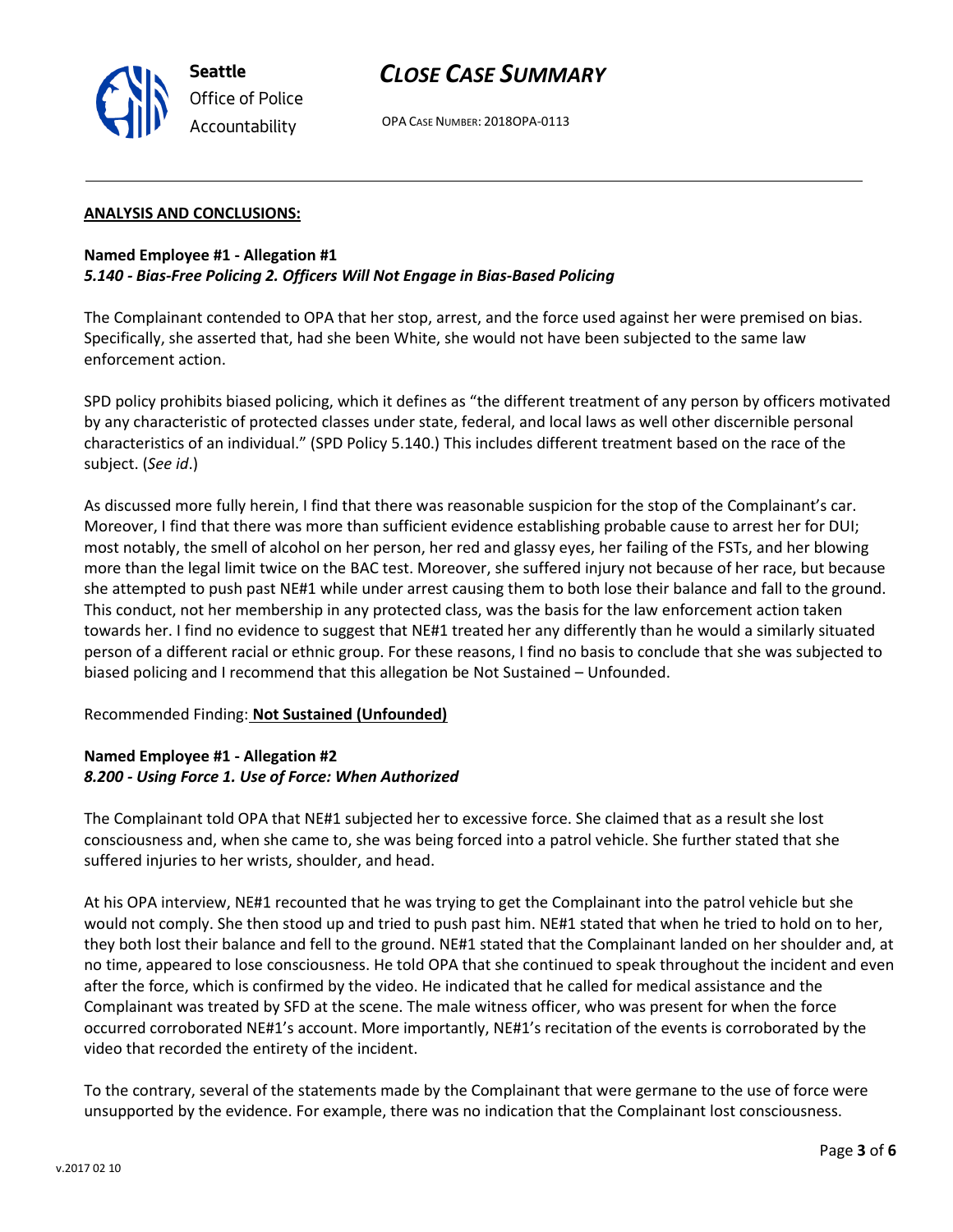

OPA CASE NUMBER: 2018OPA-0113

Indeed, even after the force, she continued to argue about her arrest and complained of pain. Moreover, she complained that she suffered injuries to her head and that she did not receive medical treatment at the scene. However, she did receive medical attention from SPD before being transported to the precinct and there was no evidence that she complained of a head injury at that time or at any future time while in SPD custody.

SPD Policy 8.200(1) requires that force used by officers be reasonable, necessary and proportional. Whether force is reasonable depends "on the totality of the circumstances" known to the officers at the time of the force and must be balanced against "the rights of the subject, in light of the circumstances surrounding the event." (SPD Policy 8.200(1).) The policy lists a number of factors that should be weighed when evaluating reasonableness. (*See id*.) Force is necessary where "no reasonably effective alternative appears to exist, and only then to the degree which is reasonable to effect a lawful purpose." (*Id*.) Lastly, the force used must be proportional to the threat posed to the officer. (*Id*.)

Ultimately, the ICV provides conclusive evidence in my mind concerning the permissibility of the force used by NE#1. At the time the force was used, the officers had placed the Complainant under arrest and were attempting to convince her to get inside of the patrol vehicle. She was actively refusing to do so and continued to argue with the officers. She then attempted to push by NE#1 and he tried to hold on to her. The Complainant did not provide a clear explanation as to what she was doing at that time. Based on my review of the video, however, it appears that the Complainant could have been attempting to flee the scene. At the very least, it was not unreasonable for NE#1 to perceive her behavior in that fashion. Given that, it was permissible to use force to prevent her from doing so. The force used was largely inadvertent. NE#1 held on to the Complainant to prevent her from moving past him and, when doing so, they lost their balance and both fell to the ground. While it is unfortunate that the Complainant suffered an injury to her right shoulder, I find that NE#1's force was reasonable under the circumstances.

I further find that the force was necessary in that it was reasonable to effect the lawful purpose of preventing the Complainant's apparent attempt to escape. Moreover, based on the circumstances of this case and on NE#1's OPA interview, I find that he rationally believed that there was no reasonable alternative to using force.

Lastly, I find that the force was proportional. The Complainant was argumentative and was refusing to comply with the officers' requests that she get inside of the patrol vehicle. When she then made purposeful physical contact with NE#1 and, apparently, tried to push past him, she was a threat to flee the scene and to potentially cause harm to herself and others. The specific force used here – NE#1 holding on to the Complainant and their joint momentum causing them to fall to the ground – was proportional to this threat. Notably, no further force was used on the Complainant other than that needed to handcuff her.

For these reasons, I conclude that the force used in this case was consistent with policy. In reaching this finding, I agree with the thorough and critical reviews completed by NE#1's chain of command, the Department's Force Review Unit, and the Department's Force Review Board. As such, I recommend that this allegation be Not Sustained – Lawful and Proper.

Recommended Finding: **Not Sustained (Lawful and Proper)**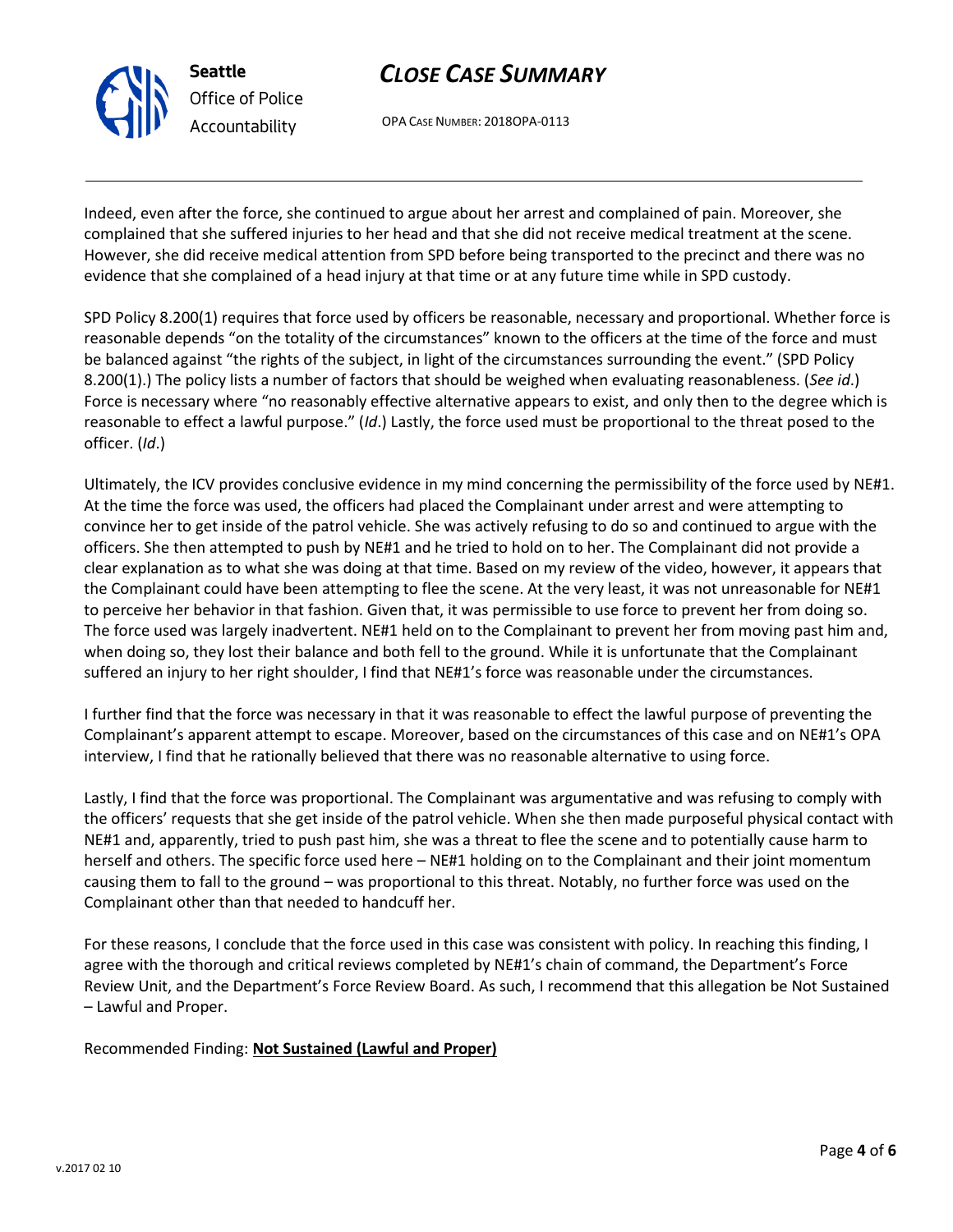OPA CASE NUMBER: 2018OPA-0113

### **Named Employee #1 - Allegation #3** *5.001 - Standards and Duties 10. Employees Shall Be Truthful and Complete In All Communication*

SPD Policy 5.001-POL-10 requires Department employees to be truthful and complete in all communication. In her OPA complaint, the Complainant asserted that: "There is no evidence to support the statements in [NE#1's] police report." She further claimed that NE#1: "changed his story on the stand from my driving

Based on my review of the ICV, I see no evidence of any untruthful or incomplete statements. First, while the Complainant asserted that there was insufficient evidence that her vehicle crossed the median line and even if the Municipal Court Judge agreed, I think NE#1's perception that she did so was reasonable. Notably, the Complainant's vehicle veered close to the line on multiple occasions, causing the vehicle next to her to brake in apparent concern of being sideswiped by the Complainant. Moreover, I agree with NE#1 that the Complainant's vehicle crossed, even if slightly, in to the median when she entered the intersection. I do not think that there needs to be an actual painted line on the pavement for her conduct to be deemed unsafe and suggestive of a possibly intoxicated driver. Indeed, this was borne out by the fact that the Complainant failed the FSTs and blew higher than the legal limit twice on the BAC test.

Second, NE#1 did not "change his story" when he testified at trial concerning the Complainant remaining at a green light for nearly 20 seconds. This behavior was explicitly called out in his General Offense Report as one of the factors that suggested to NE#1 that the Complainant was intoxicated. In addition, this was virtually the first thing that NE#1 mentioned to the Complainant concerning the basis for the stop when he pulled her over.

For these reasons, I find no evidence that NE#1 was dishonest in his reporting or during his trial testimony. Indeed, I conclusively find the opposite – that NE#1 consistently and accurately reported this incident. For these reasons, I recommend that this allegation be Not Sustained – Unfounded.

Recommended Finding: **Not Sustained (Unfounded)**

## **Named Employee #1 - Allegation #4**

*15.180 - Primary Investigations 5. Officers Shall Document all Primary Investigations on a General Offense Report*

SPD Policy 15.180-POL-5 requires officers to document primary investigations on a General Offense Report. Such reports must be thorough, complete, and accurate. (SPD Policy 15.180-POL-5.)

The Complainant alleged that NE#1's General Offense Report was not in compliance with this policy because he did not document the force he used therein. However, the Complainant lacks understanding of how SPD officers write reports when force is used. In such situations, officers are instructed to write both a General Offense Report, which documents the basis for the arrest, and a use of force report, which itemizes the force used and the legal justification for that force. Officers are not required to include information concerning their force in the General Offense Report. As such, that NE#1's General Offense Report did not contain this information was entirely consistent with policy and the Department's expectation of his conduct.

I further find that, based on my review of the entirety of NE#1's paperwork, it was thorough, complete, and accurate. For these reasons, I recommend that this allegation be Not Sustained – Lawful and Proper.



**Seattle** *Office of Police Accountability*